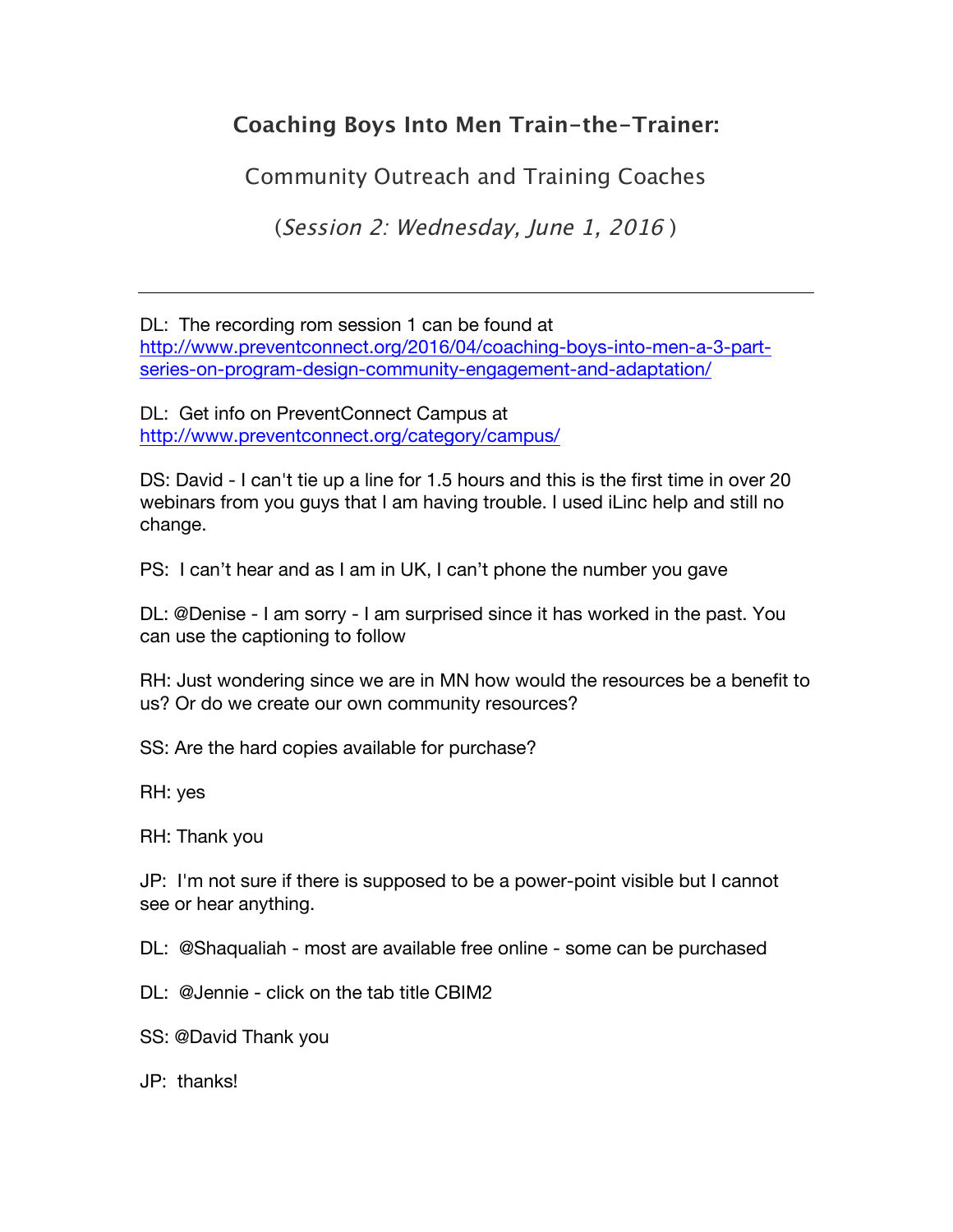AC: @ David-my agency needs a letter granting us permission to print these materials. Where should the letter be sent?

AK: How does CBIM fit into your overall prevention plans? SH: Is the closed captioning working for others? It's frozen for me and the audio is breaking up.

HY: I will be working with college campuses and many of them are interested in curriculum based on engaging men on campus--athletics and Greek life

RD: it will give us one more tool for engaging young men in violence prevention

LC: CBIM allows us to reach men as role models in the lives of boys. We have implemented a similar program with girls for over ten years - Girls on the Run.

MP: CBIM could supplement our existing engaging men efforts as well as the violence prevention efforts we have going on in high schools

SM: Connecting with parks and recreation in our community to provide summer camp opportunities that include anti-violence focus

MT: We currently run primary prevention in a high school and bringing CBIM into the athletics there

BP: Probably part of an ongoing relationship we have with a high school in 1-2 years

CE: Middle school and HS athletics will be our focus

LP: it would align extremely well with our curriculum we have in the high-school, especially because we teach some of the athletes already. so this program would help send these messages to different platforms within the school

RH: evidence based practices will assist getting into high schools

RJ: We would like another comparative option (we are currently implementing Green Dot) for bystander interventions

MJ: Working with a high school south of Dallas where I have buy in from the school's athletic director

AW: It will build off of what we are already doing providing another layer in the high schools along with our Safe Dates program. This will allow us to also get community involved.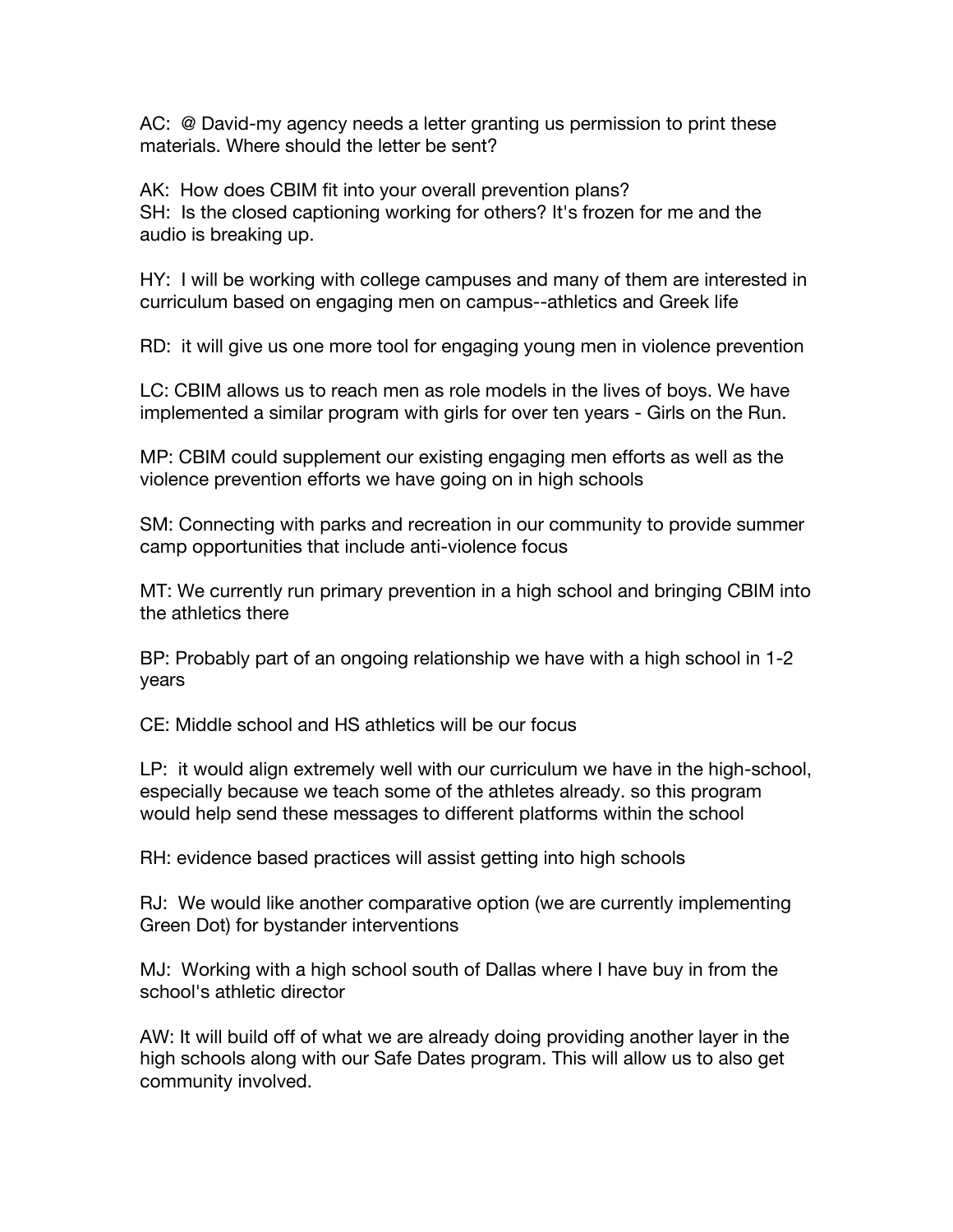BC: working with native boys on reservations who play sports

BT: I am hoping it will help me get my foot in the door at our local high school. We do not have a college here but you cant start too young.

DS: It is just one way to reach men and boys in both schools and the community and fits with the socio Ecological model

KR: connecting with intramural sports programs

KY: High school and middle school level students

CW: bystander intervention with sexual violence prevention, evidence based, meets supplemental requirements for trainings

DB: New focus on high school male athletes and coaches

MP: as an intro/point of engagement for engaging/organizing men more deeply

LM: Expand our prevention programs and audiences

AT: We want more ways to engage youth in violence prevention

BW: Working from a DV/SA agency we want to connect more with our Community and Schools to get the men also more involved. We work a lot with the schools but not so much from the standpoint of athletics.

MB: Perfectly, extending reach to include parks/rec

NH: Using another strategy to recruit men into the movement. Also to reinforce our Teen Dating Violence program

CL: Currently, my organization uses multi-session curricula to provide healthy relationships education to middle and high school students during health class. I see Coaching Boys into Men as a way to open up to new spaces to continue that conversation outside of the classroom. It also works more on the relationship level than our individual level work.

TM: As a way to engage youth outside of the classroom

JP: Another component to bystander intervention programs such as Green Dot and Safe Dates. Provide more education on healthy relationships and violence prevention

AT: It helps us spread our message in a larger way than would be possible with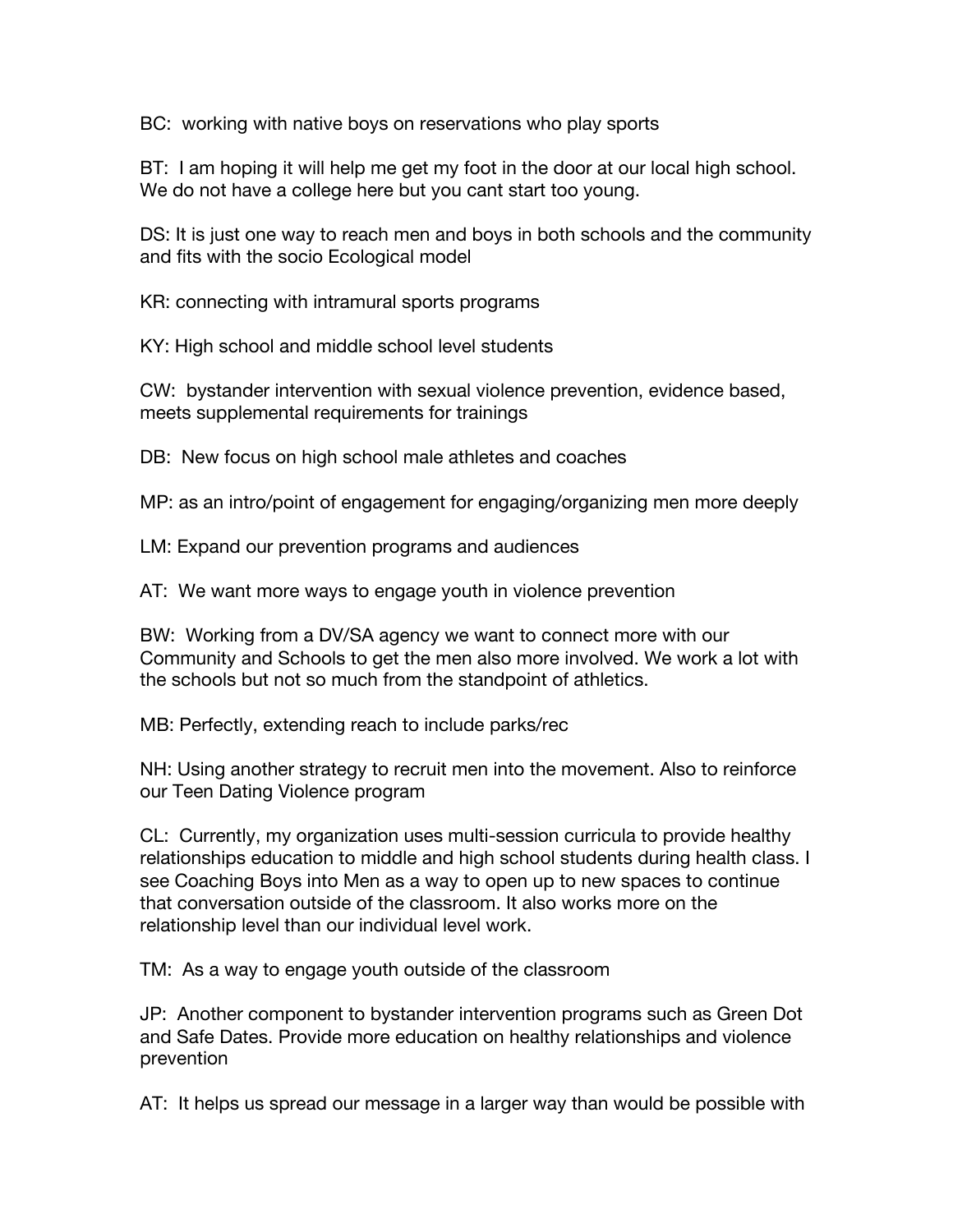just our 2 SV prevention staff

AH: All of the above when and if possible

CG: ALL

AW: University and local high schools

BW: D-all

- LM: High School. Possibly MS
- RH: All settings would be a benefit
- SH: Other... Look for all of the above

AP: b and c

- DS: Looking to eventually do it in all four settings
- CW: university campus
- LW: middle school, high school, community settings
- PC: Sonoma county has used it in all of those settings
- TD: all of them
- KB: all settings\_

ER-B: Athletic Vice President?

AK: What are some barriers that you anticipate or have experienced when trying to gain community buy-in?

- AT: No extra time
- SM: Time commitment.
- SM: Identity-based buy-in

RD: Very limited available class time due to common core requirements and testing

BP: Coaches' time commitments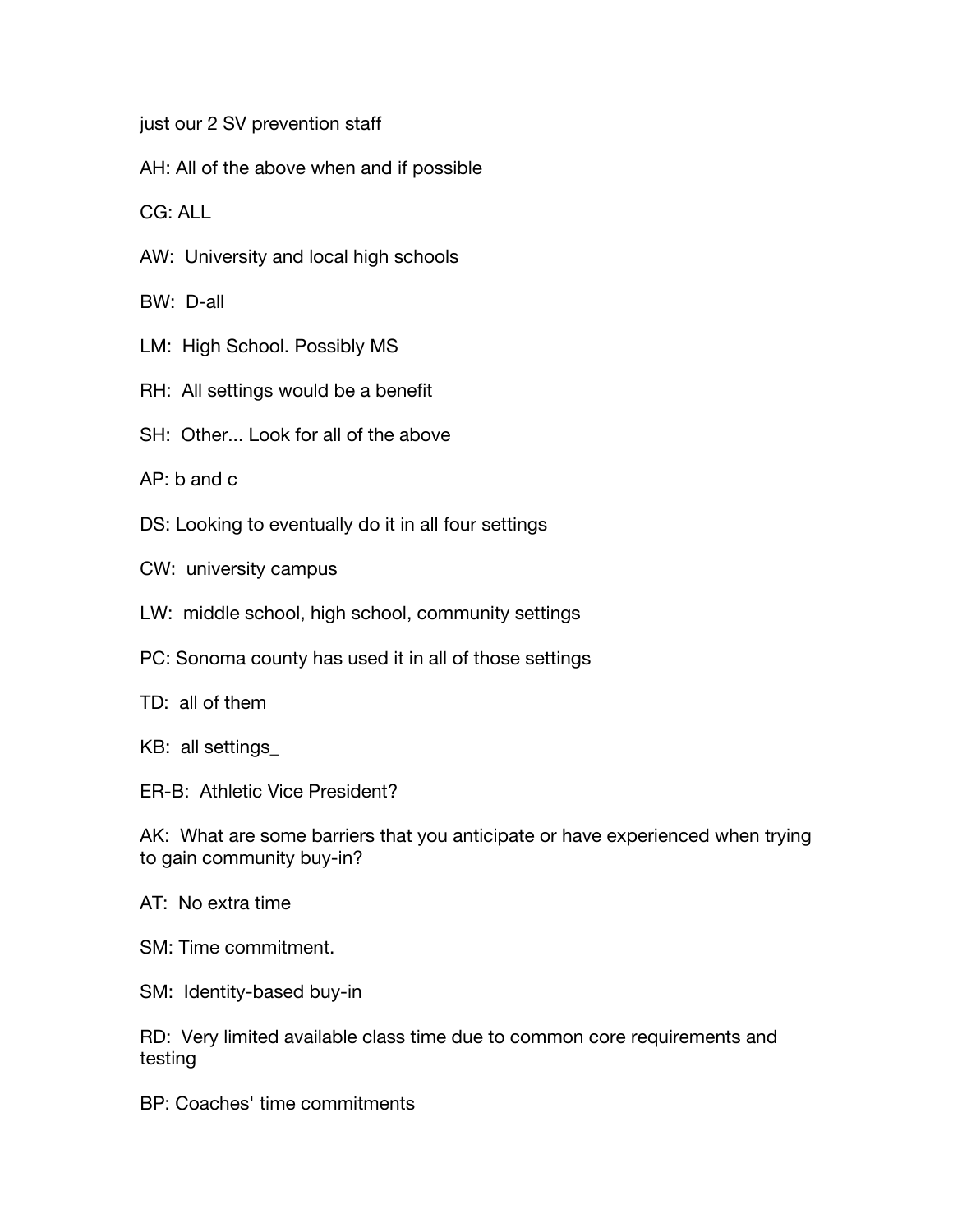KD: Money \$\$\$ concerns...

- SM: Turn over of coaches
- JS: Time, competing prevention programs

AW: Just getting a meeting with the AD and that we have not yet implemented the program yet.

- MT: Time to meet and present CBIM
- LW: not enough time
- RH: funding restrictions
- RJ: "We don't have any issues here"
- BW: Time and funding
- NH: Resistance because they are already busy.
- BT: Administration of School System
- KR: Time and parental concerns
- BC: AD won't make other coaches commit if they don't buy in.
- TD: coaches not interested in the awareness
- CE: Getting coaches to understand the importance
- SM: "There are other more important things to spend time on."
- MJ: coaches not interested

SH: Financial concerns and working on building relationships within the schools to even be able to present.

GO: coach's not interested

CL: Making contact with the AD has proven difficult. Thinking about going to the parent athletic "booster clubs" to drum up some enthusiasm.

SP: As a SASP provider, we have a lot of resistance.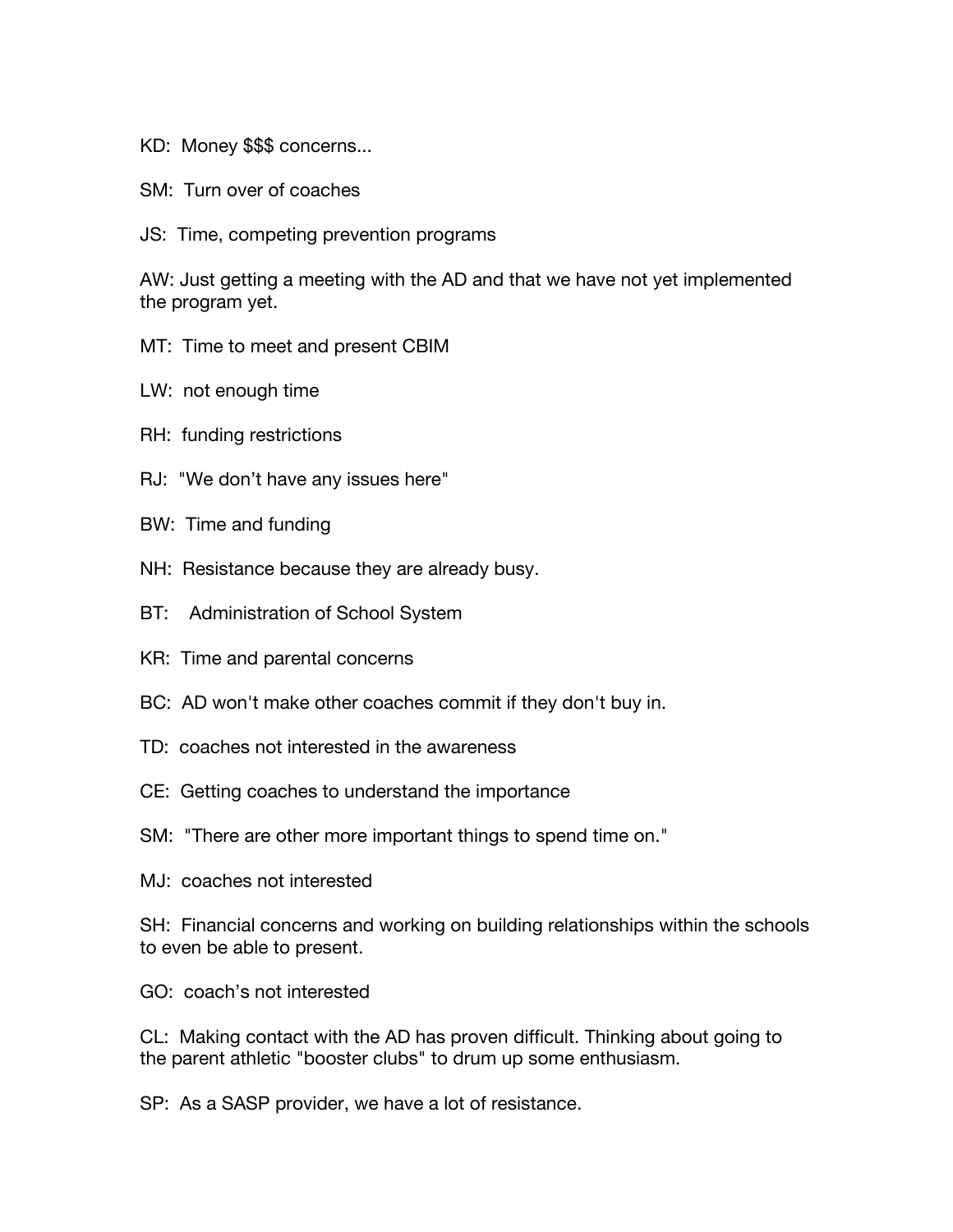LG: In one of the communities we have buy-in from the administration, we are worried that some of the coaches have homophobic and gender rigid views themselves,

MP: with "high pressure" schools, the pressure for coaches to win and how this seems to shift their focus

TM: Time and conservative coaches

VP: understanding how important prevention is

AW: Getting them to understand that it is a short weekly time commitment

DS: some of the topics include concepts that schools tend to shy away from

AW: Time barriers, identifying CBIM as a priority

JS: Defensiveness and feeling singled out as athletes

VP: As far as college all the politics

AH: Relationships between advocates/prevention specialists and school educators/coaches are under-developed.

AW: Another barrier - funding, especially for small schools

NH: When will these templates be available?

MP: how do we assess coaches to determine if they are, in fact, the appropriate role models we're asking them to be?

VP: Melissa I have gone to practices and watched the Coaches in action

VP: that is one thing I have done

MP: thanks. Valencia, and are there means to challenge coaches who are behaving in concerning ways?

VP: I have found that if you have a good Coach you can definitely do it. When you present in the beginning you set those ground rules that you will be checking in etc.

MJ: GO BUCCOS!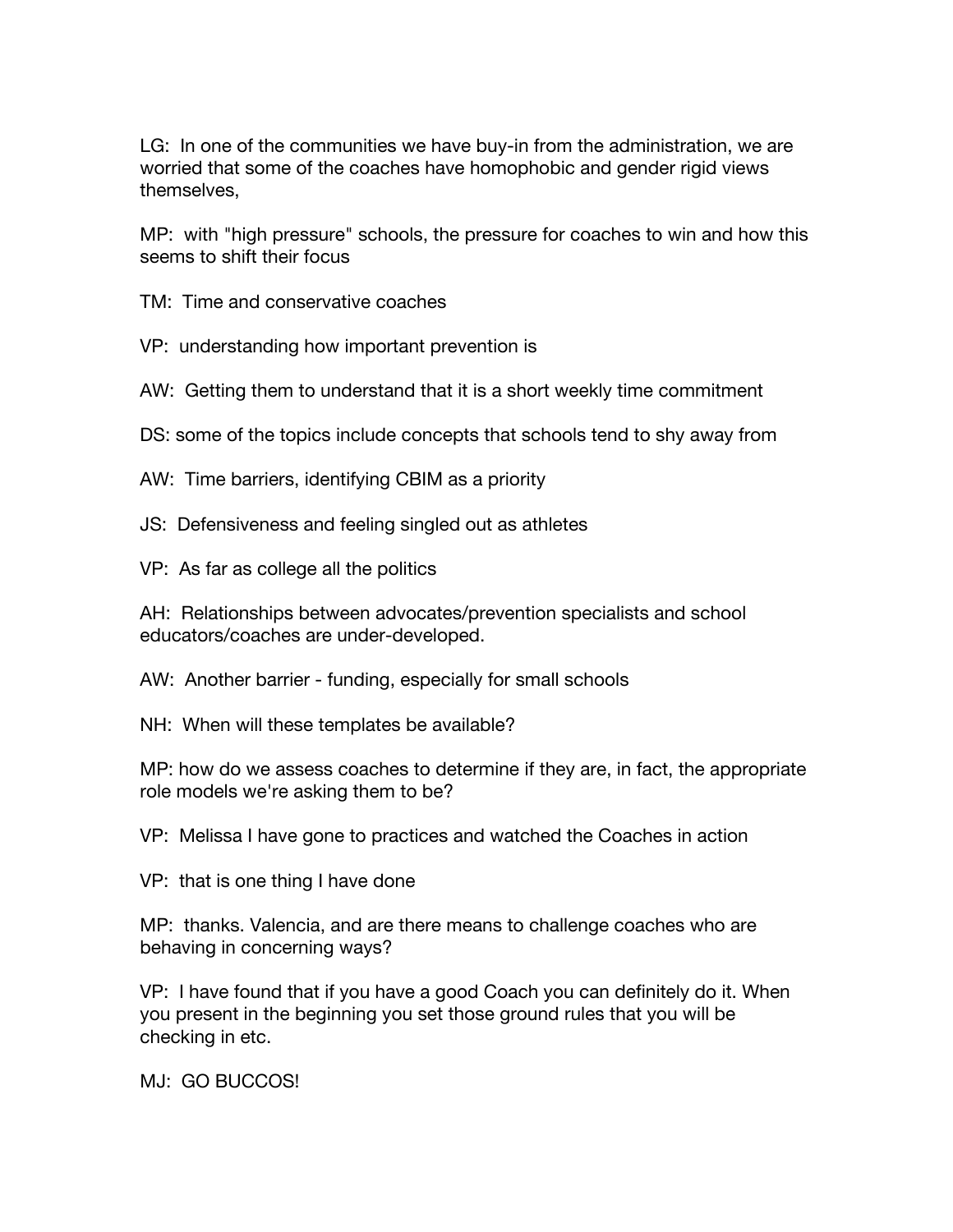AK: Coaches' Video: https://youtu.be/C2vMY0DO7Ho

RH: can we go to a different site to listen later?

AK: I posted the link to the video above

BW: are there different versions for different age groups or is it one message fits all?

DS: Video froze - just a spinning ball showing

MS: I can see the video fine still.

KB: some of our coaches & parents referenced this resource too http://positivecoach.org/the-power-of-positive/

NH: Is this video available for our use?

AW: This is great ... maybe send as follow up after you meet with the AD

AK: Coaches' Video: https://youtu.be/C2vMY0DO7Ho

VP: Can you send it by email

VP: mass email like the invite

BT: To add to Bobby Welch's question, Would this be easily adapted to girls teams as well? I know it is about boys into men but girl athletes are just as powerful with leadership, especially in high schools.

AN: Ashleigh could you also post the link to the video during session one? I watched the recording but could not access the video.

AK: @Valencia, I will send it in the confirmation email for Session 3

VP: thanks

AK: Sure let me get that @Annetta

AK: Advocate Video: https://youtu.be/zOCb5-vOUlI

AK: @Brandi session 3 is going to dive deep into adaptations for CBIM -- stay tuned! :)

BT: Thank you.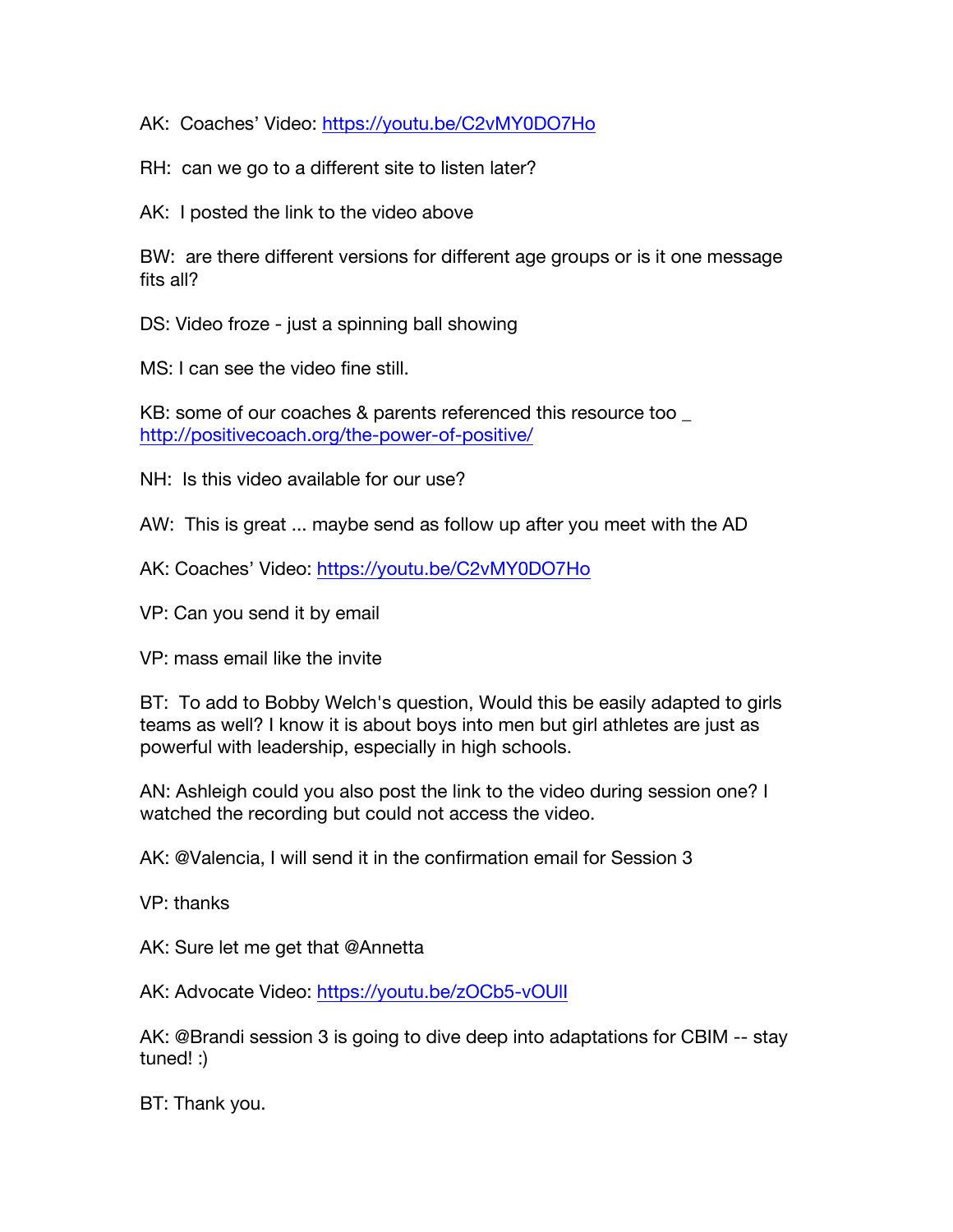HY: yes

MJ: yes

DB: yes

MT: yes

NC: Yes

DS: Yes!

BC: y

SG: yes

VP: yes

BT: yes

KR: yes

AC: yes

BW: yes

RH: yes

LG: Will the slide from this webinar be available on Prevent Connect website?

AK: @Lisa we will put a link on PreventConnect

LW: This is excellent!

BT: This is such a great training tool. Thank you.

LG: Thank you! I can't stay for the whole Webinar but this is so helpful!

DL: The slides CBIM Training Presentation is now posted on PreventConnect http://www.preventconnect.org/2016/04/coaching-boys-into-men-a-3-partseries-on-program-design-community-engagement-and-adaptation/

JM: Why can't the content be delivered during Spring Training versus in the fall?